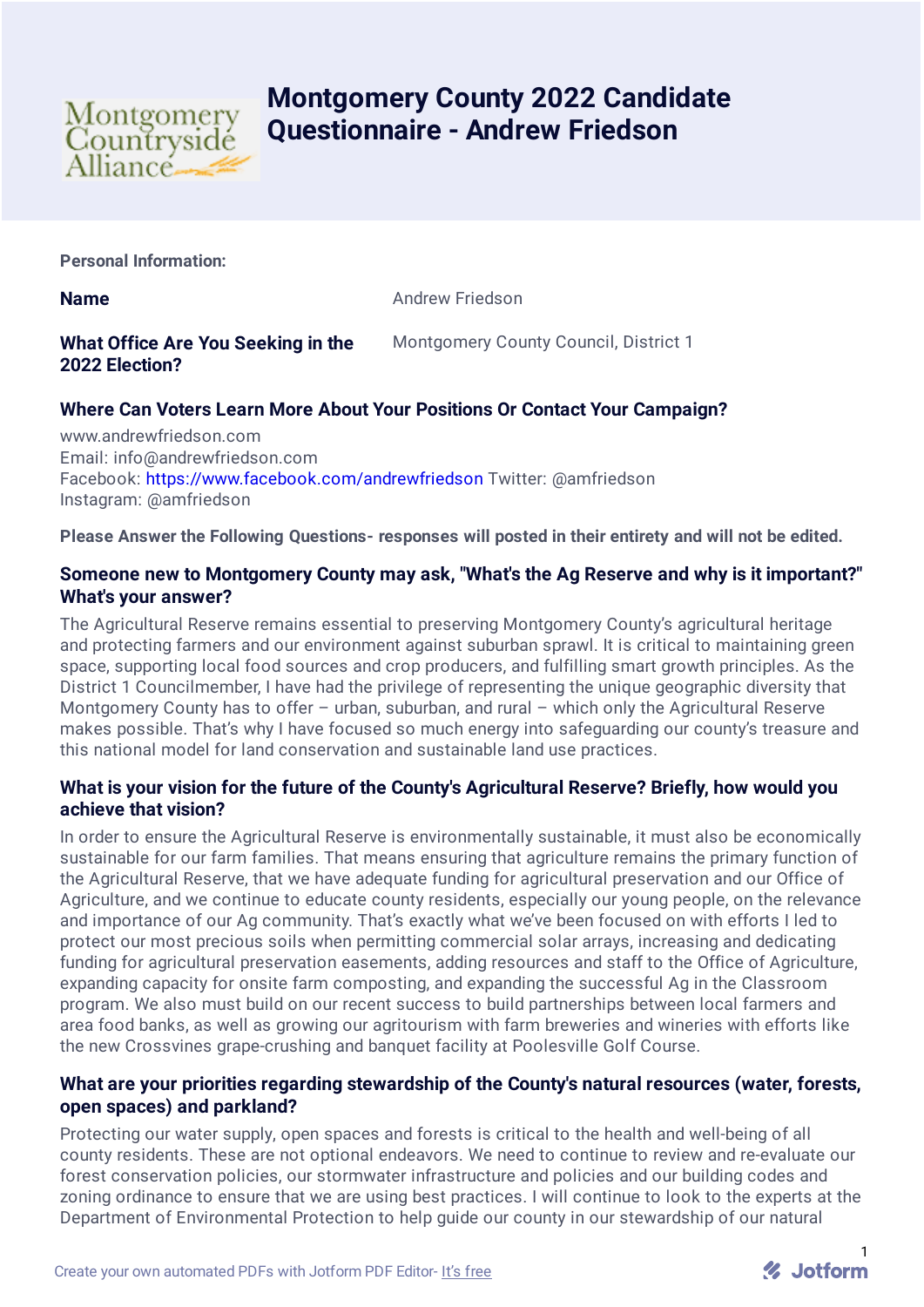resources and work with the Parks Department and the Planning Department to ensure we are doing all we can to care for our existing parklands as well as plan for future park acquisitions. This has been a priority in our down county master plans for places like Bethesda and Silver Spring in order to combat the heat island effect and to improve quality of life in those areas. We need to preserve open space in the upcounty and the down county. Both are important. As Lead for Parks on the Council, I have been and will continue to be a fierce champion for the resources to continue these important stewardship efforts.

## **What role will you play with regard to ensure that we safeguard our drinking water supply both surface and groundwater?**

Protecting and preserving the Agricultural Reserve and our precious land and water have been a top priority of mine in my first term as the County Council's As Lead for Parks and a member of the Planning, Housing and Economic Development Committee, I have worked closely with communitybased organizations like Montgomery Countryside Alliance, allies and subject matter experts, and I will continue to work with you and others to dig into the data and the details to lead on safeguarding our drinking water. Smart, sustainable transit-oriented growth is an environmental imperative and a top priority of mine.

## **What are your top priorities to help the County address climate change? What role will the Ag Reserve play?**

Protecting and preserving the Ag Reserve will continue to be a top priority of mine. In conjunction with smart land use policies that reduce vehicle miles traveled and control sprawl, it plays a central role in the County's efforts to combat climate change by limiting sprawl. The most important things we can do to build a sustainable future for our county is to focus as much new growth as possible in our urban, transit-oriented corridors. We need to create places where people can live, work and play so we can become less car-reliant.

The landmark Green Buildings Now Act passed by Councilmember Hucker and I will leverage our energy tax revenues to help building owners make their properties more energy efficient and we can build on the farm composting ZTA Councilmember Glass and I passed earlier this term to increase composting options until the County is able to build its own composting facility. We need to continue to protect open spaces, our drinking water supply, and increase our tree canopy throughout the county,

#### **What more can be done to support our local farm businesses and rural communities?**

We need to build on our successes to date. Preservation of land for agricultural is the most important thing we can do to ensure a long-term, vibrant future for agriculture in Montgomery County. Simply put, we need more funding dedicated to purchase of agricultural easements and I have worked to increase these dollars during my term. I have been an ardent supporter of the Office of Agriculture and have worked closely with OAG staff to ensure they have the resources they need to do their work on behalf of the agricultural community. I have advocated for resources to continue the popular Ag in the Classroom program and approved funding for two badly needed new positions for FY 23. In the past I have successfully advocated for additional funding for cost sharing grants that help provide farmers with critical infrastructure needed to operate their businesses successfully such as deer fences. Food insecurity continues to rise in our county and consequently we continue to work with farmers and the Food Council to secure more funding to purchase crops from local producers and form partnerships with local consumers and advocacy groups working tirelessly to combat hunger.

Our rural communities have unique needs that need to be recognized by those making county policies. There are health disparities that need to be addressed by bringing services our to rural communities, there are unique transportation challenges, and unique economic challenges. During my term I have worked closely with the Poolesville community to address these issues. We have made some significant progress but there is still much work to do. If re-elected I will continue to advocate for all residents of the agricultural reserve.

# **What are your regional transportation priorities? Do you support M83 and an additional Potomac**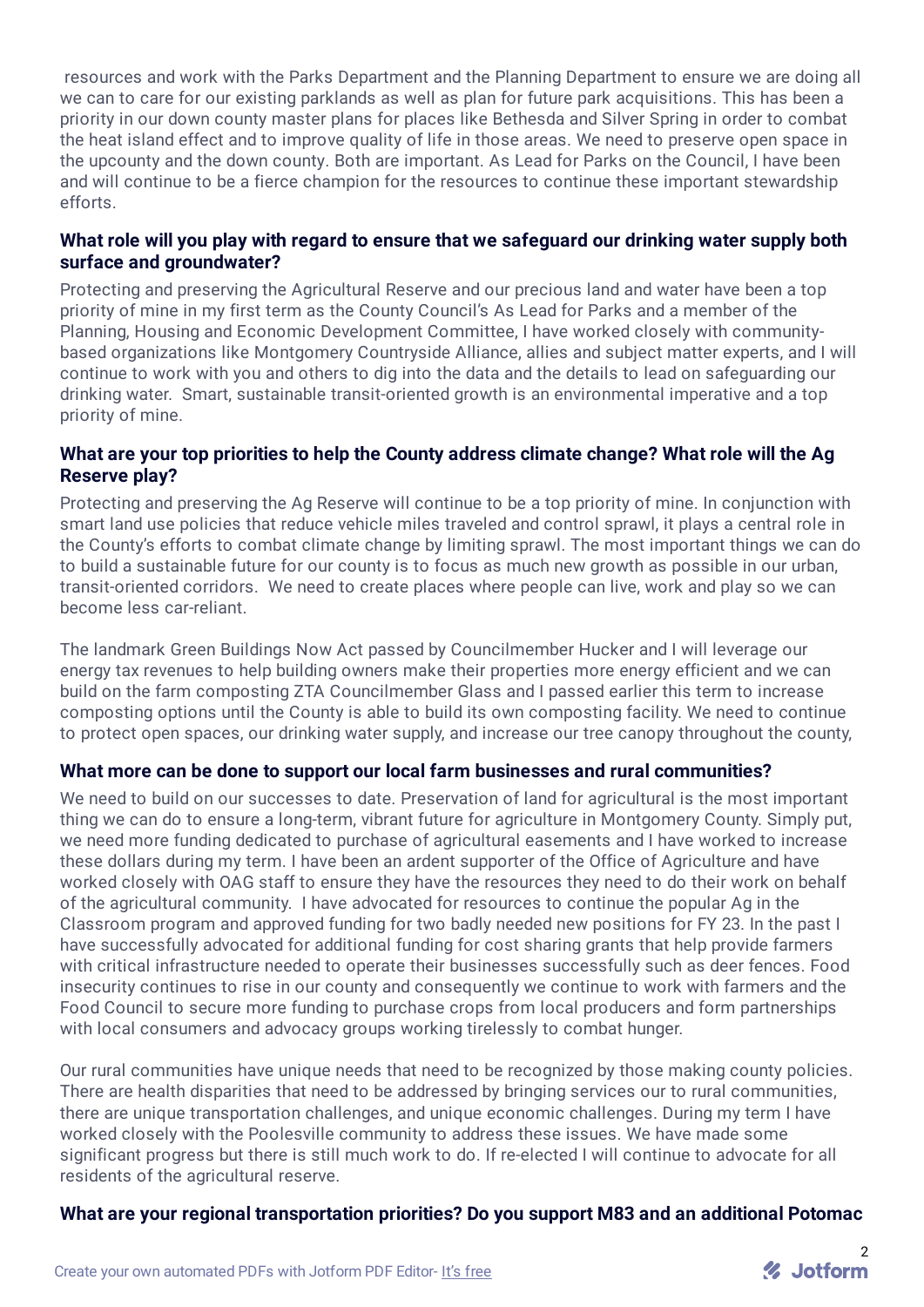# **bridge and outer beltway through the Reserve or adjacent rural zones?**

I have a number of significant transportation priorities, but some of the top regionally focused projects include: fully building out a countywide Bus Rapid Transit network (starting with MD 355, MD 29, and Veirs Mill), the Corridor Cities Transitway, priority trails, bikeways, sidewalks, and Vision Zero safety improvements, as well as the North Bethesda Transitway. I don't support a second Potomac River bridge or the outer beltway for several reasons. They are not environmentally or economically feasible and would drive a stake through the heart of the Agricultural Reserve. M-83 is not in and would not serve my district, so it has not been a focus of mine. However, I do have concerns with the costs and environmental impact and believe the county should be able to develop a plan that addresses the clear need to provide more efficient alternatives for Montgomery County residents to travel between Gaithersburg and Clarksburg with a more modern approach than one that was developed in the 1960s, with an emphasis on transit alternatives.

# **How should our County manage its solid waste? What role should incineration, composting and recycling play?**

I strongly support Montgomery County's Zero Waste goal so we can reduce and hopefully eliminate our reliance on incineration and land-filling. The key is developing and executing an implementation plan. I certainly think we can do better in increasing recycling and decreasing the generation of waste. I participated this fall in the launch of the Montgomery County Food Scraps Recycling Partnership where Westfield Montgomery and MCPS had recently joined as well as several smaller organizations and businesses. In addition to the recently launched residential composting pilot program in two neighborhoods in Silver Spring and Potomac, these are positive steps forward, but they don't come close to the scale required to move where we need to go. The most significant need to advance these efforts and bring them to scale is a full-scale commercial composting facility similar to Prince George's County. We can also build significantly on our efforts to expand farm composting as we did in the zoning text amendment Councilmember Evan Glass and I co-led earlier this term.

#### **What are your views on the general plan update "Thrive 2050," both the process and the draft now before the Council?**

In policymaking and especially land use, it's not just the "who," it's the "how" and "with whom." Starting with the first meeting of the Planning, Housing & Economic Development (PHED) Committee discussing Thrive 2050, I've consistently discussed the need to follow established processes and continued to push for additional public engagement, including the addition of multiple Council listening sessions which then ultimately expanded to additional public meetings through the Regional Services Center.

I believe that the county's general plan should be - must be - a high-level strategic vision document - not an implementation document. This is why I spoke out when one of my colleagues introduced an attainable housing measure (ZTA 20-07) before the Council had even begun its review of Thrive. I urged the Council to put that legislation on hold which it ultimately did. Where verbiage in the Planning Board Draft implied approval of specific actions, rather than a broad vision for how the County should grow, I made sure that language was changed because simply put, words matter and we must get this document right. In addition, I also clarified that the List of Actions that is part of the appendix will not be approved with the Thrive. This List of Actions has unfortunately been presented as a road map of predetermined actions- creating some understandable concern and confusion that this once-in-ageneration exercise is in fact, a fait accompli. That would not be appropriate.

Moving forward, we will re-examine the PHED Committee draft, review the racial equity and social justice analysis we will receive in September, and determine what, if any, additions need to be made to the text. More broadly speaking and specific to the agricultural reserve, we need to ensure that the final document honors and reinforces the rich history and purpose of the area and that it continues to protect our rural areas from sprawl and guide our county towards a more sustainable future.

#### **Do you believe that the way that local government branches, state entities, and the public currently interact can be improved? If so, what steps would you take?**